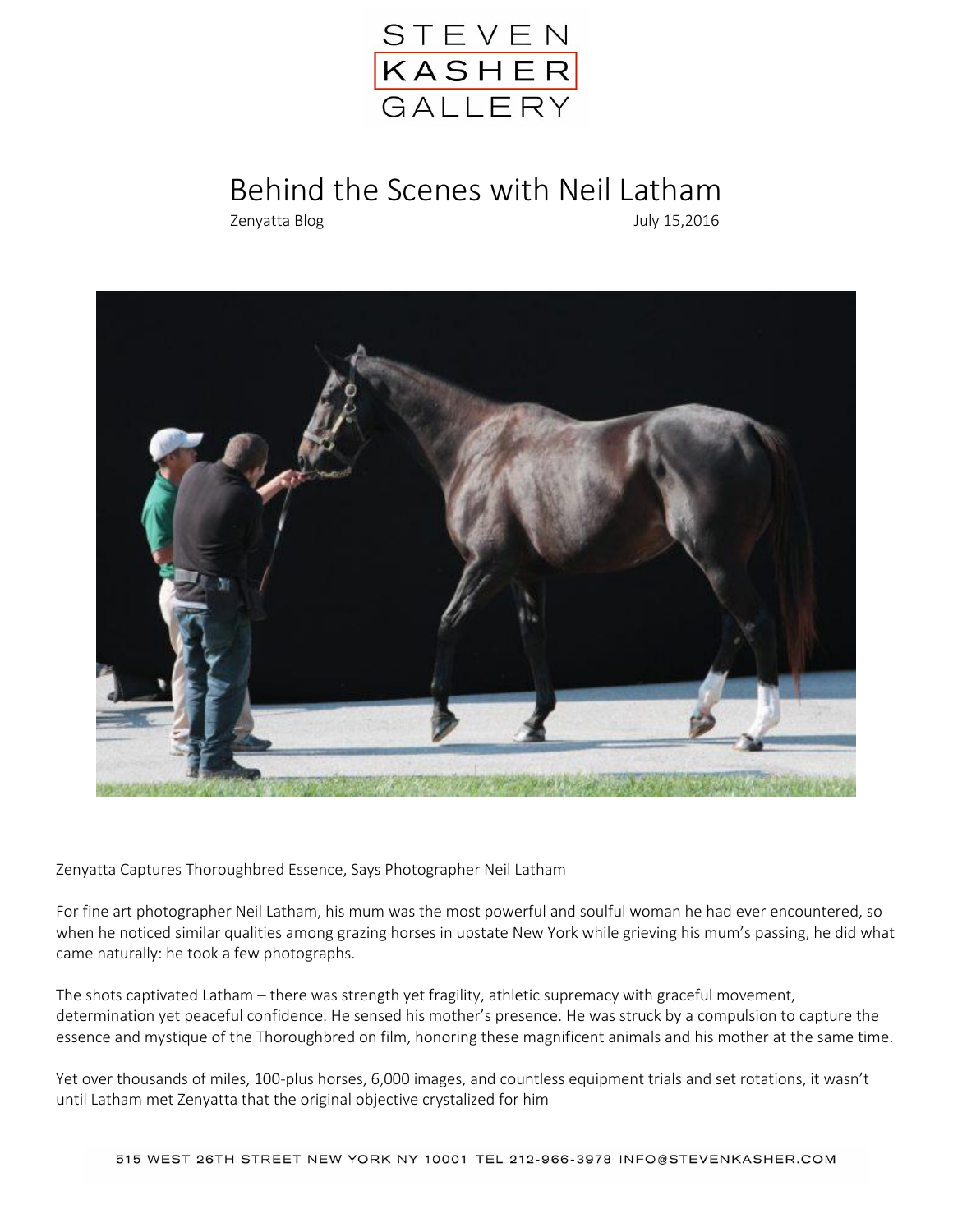



## The Challenge of Essence

In order to reveal the profound, transcendent element he sensed beneath the surface of these complex animals, Latham fine-tuned his artistic vision, resolved technical issues and sorted logistics. He convinced horse owners and trainers to let him photograph their multi-million-dollar racehorses, and crisscrossed the country loaded with equipment. He slept in the groom dorms at Saratoga Race Course and camped in a tent at Kentucky Horse Park. "I had to live it and wait for the special moments," he says. To achieve absolute perfection, Latham experimented with photographic equipment, light, exposure and large-scale sets. He built a portable studio with a black backdrop 20 feet tall and 36

feet wide that had to be rotated every 15 minutes to maintain the perfect angle to the sun. He also shot stampeding horses to capture intrinsic wildness, with the swirling dust giving a magical element.

In the process, Latham visited storied horse farms including Lane's End, Gainesway, Stonestreet, Coolmore, Spendthrift, Ramsey, and Adena Springs. He photographed Thoroughbred legends such as A.P. Indy, Curlin, Tapit, Rachel Alexandra, Ghostzapper and American Pharoah. Black-and-white images revealed isolated musculature after a good breezing, architectural lines and curves, frenzied running, and more as he pushed the artistic limits of the subject matter. Some images nearly resemble equine versions of Robert Mapplethorpe photographs.





## And Then There Was Zenyatta

Latham and his assistant were shooting in California when approval came in to photograph Zenyatta. Excited, they drove for 34 hours straight, swapping driving and sleeping, arriving at Lane's End Farm just four hours before the start of the scheduled session.

"By that time I had shot more than 6,000 images of the best Thoroughbreds in the country, yet she was the most glorious creature I had ever seen," says Latham. "She was nearly posing…she seemed to know her best position. She loved to be